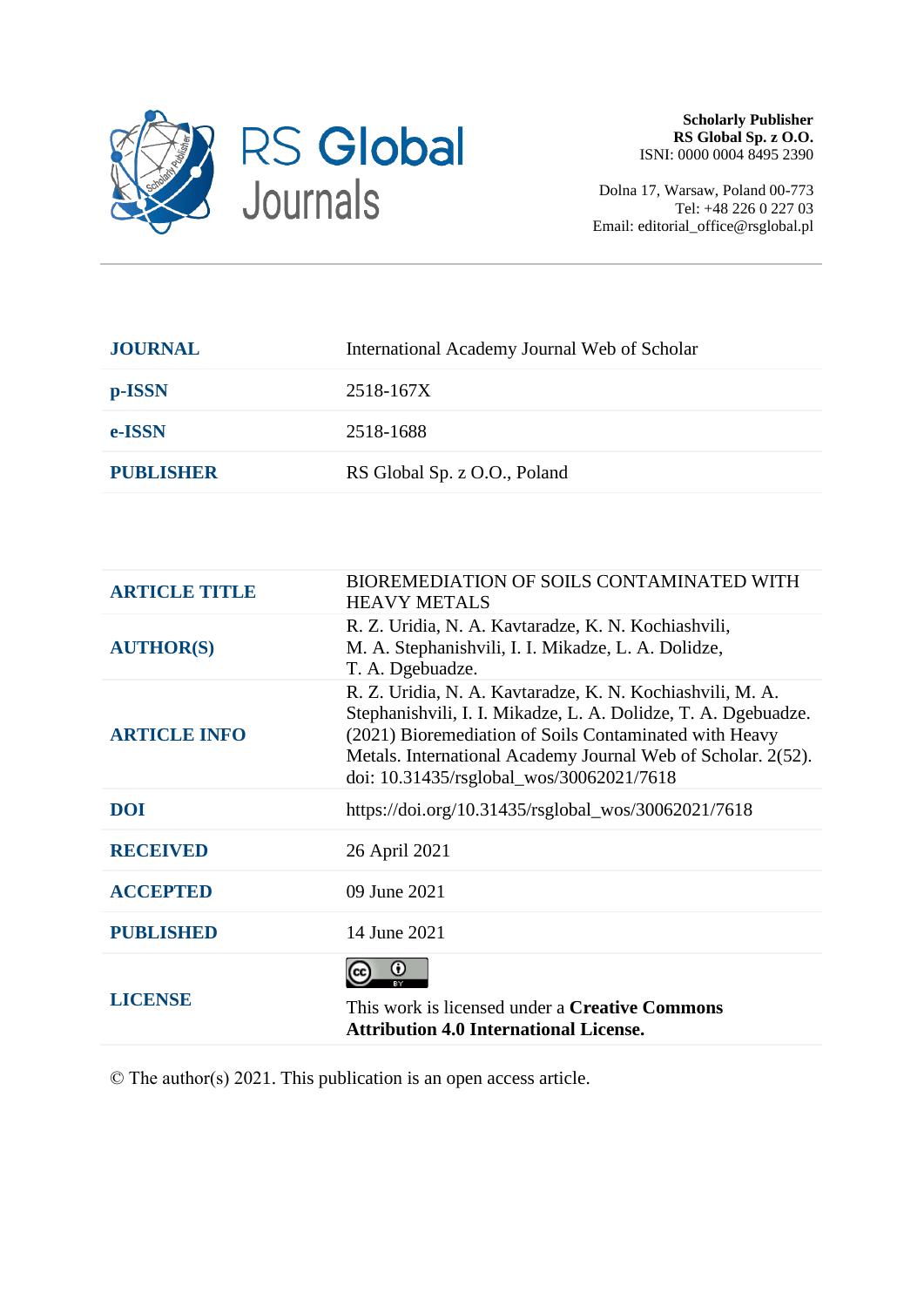# **BIOREMEDIATION OF SOILS CONTAMINATED WITH HEAVY METALS**

*R. Z. Uridia, Ph.D., Candidate of chemical sciences, Iv. Javakhishvili Tbilisi State University,*

*P. Melikishvili Institute of Physical and Organic Chemistry, Tbilisi, Georgia*

*N. A. Kavtaradze, Ph.D., Candidate of chemical sciences, Iv. Javakhishvili Tbilisi State University,*

*P. Melikishvili Institute of Physical and Organic Chemistry, Tbilisi, Georgia*

*K. N. Kochiashvili, Ph.D., Candidate of chemical sciences, Iv. Javakhishvili Tbilisi State University,*

*P. Melikishvili Institute of Physical and Organic Chemistry, Tbilisi, Georgia*

*M. A. Stephanishvili, Ph.D., Candidate of chemical sciences, Iv. Javakhishvili Tbilisi State University,*

*P. Melikishvili Institute of Physical and Organic Chemistry, Tbilisi, Georgia*

*I. I. Mikadze, Ph.D., Candidate of chemical sciences, Iv. Javakhishvili Tbilisi State University,*

*P. Melikishvili Institute of Physical and Organic Chemistry, Tbilisi, Georgia*

*L. A. Dolidze, Ph.D., Candidate of chemical sciences, Iv. Javakhishvili Tbilisi State University,*

*P. Melikishvili Institute of Physical and Organic Chemistry, Tbilisi, Georgia*

*T. A. Dgebuadze, Scientist, Iv. Javakhishvili Tbilisi State University, P. Melikishvili Institute of Physical and Organic Chemistry, Tbilisi, Georgia*

## **DOI: https://doi.org/10.31435/rsglobal\_wos/30062021/7618**

#### **ARTICLE INFO**

**Received:** 26 April 2021 **Accepted:** 09 June 2021 **Published:** 14 June 2021

#### **KEYWORDS**

heavy metals, radionuclide, pollution, neutralization, remediation.

## **ABSTRACT**

Waste generated due to the growth of the modern industry is undergoing natural disposal in the environment for a long period of time. A special danger is caused by heavy metals that do not undergo biodegradation. Known purification methods of soils are not always effective and profitable. Correct selection of soil remediation methods contaminated with heavy metals ensures effective cleaning and restoration of soils. For this purpose, selecting representatives of various taxonomic groups of microorganisms binding heavy metals in the soil is carrying out. A complex method of purification of soils contaminated with have metals is being developed. Modified forms of humic acids were developed, geochemical barriers using local clays were created. Works to biostimulate local microorganisms required for bioremediation of soils contaminated with heavy metals are conducted. Remediation and increasing the fertility of soils contaminated with heavy metals are necessary for the prevention of further penetration of these metals into agricultural crops.

**Citation:** R. Z. Uridia, N. A. Kavtaradze, K. N. Kochiashvili, M. A. Stephanishvili, I. I. Mikadze, L. A. Dolidze, T. A. Dgebuadze. (2021) Bioremediation of Soils Contaminated with Heavy Metals. *International Academy Journal Web of Scholar.* 2(52). doi: 10.31435/rsglobal\_wos/30062021/7618

**Copyright:** © 2021 **R. Z. Uridia, N. A. Kavtaradze, K. N. Kochiashvili, M. A. Stephanishvili, I. I. Mikadze, L. A. Dolidze, T. A. Dgebuadze.** This is an open-access article distributed under the terms of the **Creative Commons Attribution License (CC BY)**. The use, distribution or reproduction in other forums is permitted, provided the original author(s) or licensor are credited and that the original publication in this journal is cited, in accordance with accepted academic practice. No use, distribution or reproduction is permitted which does not comply with these terms.

**Introduction**. Research of contamination sources of environment and their elimination is the most important problem. Waste generated due to the growth of the modern industry is undergoing natural disposal in the environment for a long period of time. In this regard, a special danger is caused by heavy metals that do not undergo biodegradation. Significant amounts of heavy metals accumulate in microorganisms and plant biomass, then by trophic chain enter organism of animals and humans, and negatively affect their activity. It should be mentioned, that the degree of contamination is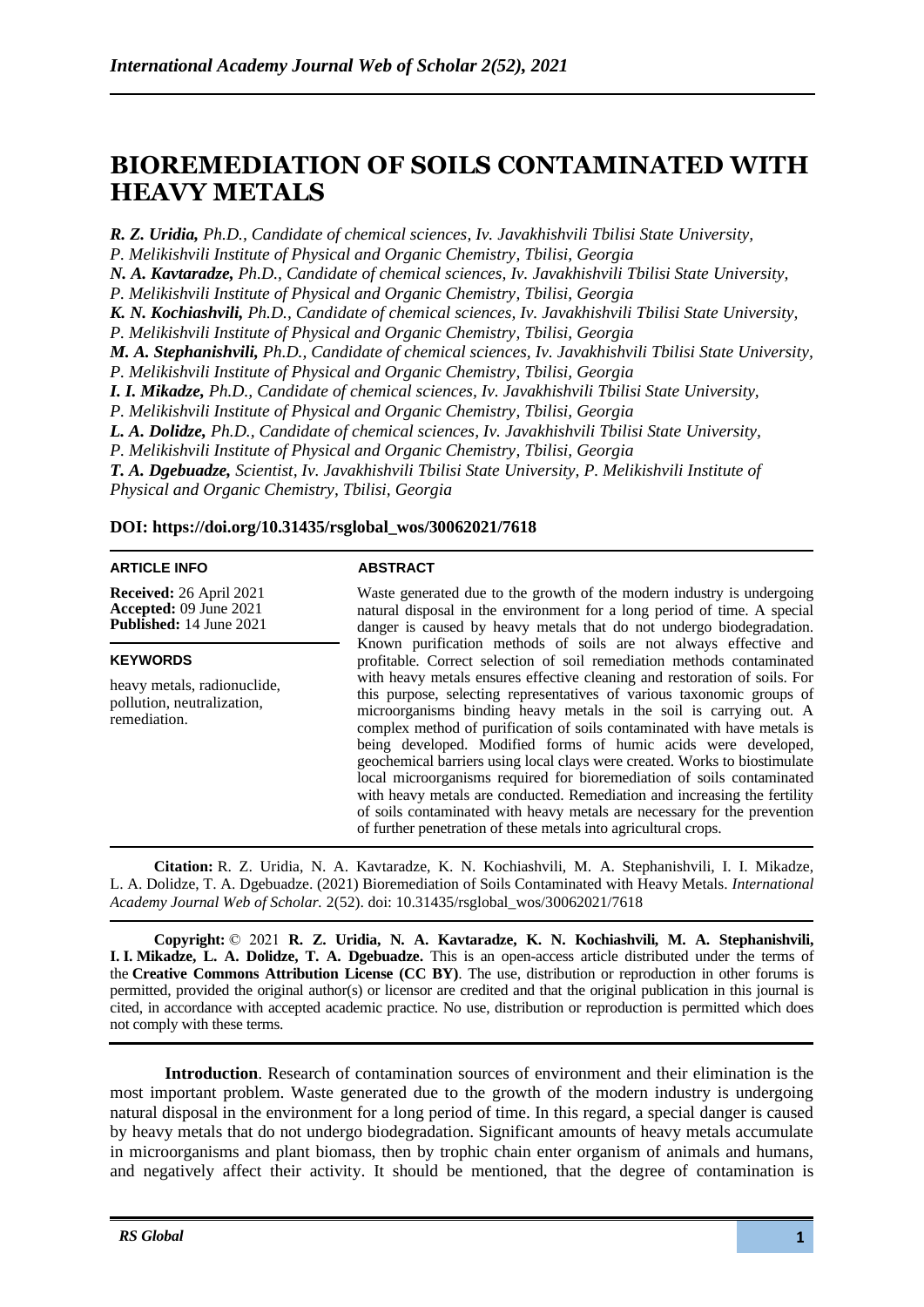especially high in regions where the industry is highly developed. Heavy metals pollution causes changes in natural biocenosis. They cause inhibition of activity in some microorganisms.

There are several sources of heavy metal contamination in Georgia. Arsenic, copper, lead, cadmium, strontium, strontium, nickel, chrome belong to the main pollutants. The map of pollution with heavy metals of the territory of Georgia is drawn up, the level of contamination and polluted places are identified. The most contaminated places with radionuclides are identified (the southern part of Georgian Black Sea Coast of Adjara and Ozurgeti regions). It is necessary to determine the initial data of heavy metals concentration using modern technologies [1]. Thus, the development of effective methods for purification the environment from heavy metals contamination is relevant.

Different technologies to restrict the migration of heavy metals into the soil are widely used in the modern world. This can be achieved by immobilizing heavy metal ions on various solid surfaces, using ameliorants or stabilizers. For this purpose, it is effective to use natural and synthetic phosphates [2]. There are phosphorus-containing deposits in Georgia, but in this case, we did not consider their application appropriate due to unprofitability. Some basic oxides, hydroxides and sulfides can be used as ameliorators and stabilizers. Effective and accessible ameliorant has not been determined yet. It should be noted that it is difficult to find a universal ameliorator that can effectively immobilize all possible heavy metals in the soil. We are actively conducting research in this direction.

Heavy metals mainly accumulate in the upper layers of the soil. This depends on the mechanical and mineral composition of the soil. The degree of accumulation of heavy metals is especially high in soils with high humus content and heavy granulometric composition, as well as in dry soils rich with montmorillonite clays. The migration of heavy metals in such soils is restricted.

The rate of soil purification from heavy metals depends on the rate of decay of radioactive substances and the ability of these metal ions to migrate into the soil. Purification of soils contaminated with heavy metals is implemented using chemical and microbiological technologies [3, 4].

Heavy metals are divided into three groups according to the negative effect on the environment. The most hazardous: Hg, Pb, Zn, Cd, etc.; Medium hazardous: Ni, Cu, Cr, Sb, Co, and less harmful Mn, Sr. Heavy metals are also distinguished by their ability to migrate into soils. Heavy metals are found in soils in the form of free ions, as well as water-soluble inorganic and organic complexes.

Known methods of remediation of soils polluted with heavy metals are divided into three groups: restriction, *ex-situ* and *in situ*. The restriction method of heavy metals distribution in soils includes the creation of geo-barriers, mechanical insulation and sealing. This ensures the binding of contamination in a specific location and prevents the introduction of highly toxic heavy metal ions into the natural environment. *Ex-situ* method includes physical separation of soil contamination, leaching and pyrometallurgical treatment of soil. The application of this method is limited since its implementation requires an appropriately arranged area. The third group of existing cleaning methods includes the creation of isolated water-permeable barriers, electrokinetic treatment, soil washing, biological leaching, and phytoremediation.

Proper selection of these methods ensures effective soil purification and restoration. It should be noted that in the recent past, only phytoremediation has been used among biomethodes. To reduce soil contamination toxicity, mobile ions can be leached and other heavy metals converted to nonmobile forms. It should be noted, that this may result in the formation of more toxic compounds.

These technologies of restriction of heavy metals distribution in the soils are not able to completely remove hazardous xenobiotics but stabilize them in areas of contamination. The method of soil washing with organic acids and synthetic surfactants is based on chemical-technological processes. During this, such aggressive reagents are used that significantly worsen the existing ecological situation.

**Research results.** Described purification methods of soils are not always effective and profitable an effective and environmentally safe method of cleaning soils from heavy metals is the use of microorganisms. It is known that many microorganisms are not subjected to severe toxic effects and it is possible to increase their resistance. For this purpose, the selection of local bacteria and fungi able to bind heavy metals in the soils is conducted. Using representatives of different taxonomic groups of microorganisms is possible. Some microorganisms during life activity reduce water-soluble sulphates of certain heavy metals (Cd, Pb, Cu) into water-insoluble sulphides. This makes possible to bind pollutants in the soil that subsequently be washed away with sewage.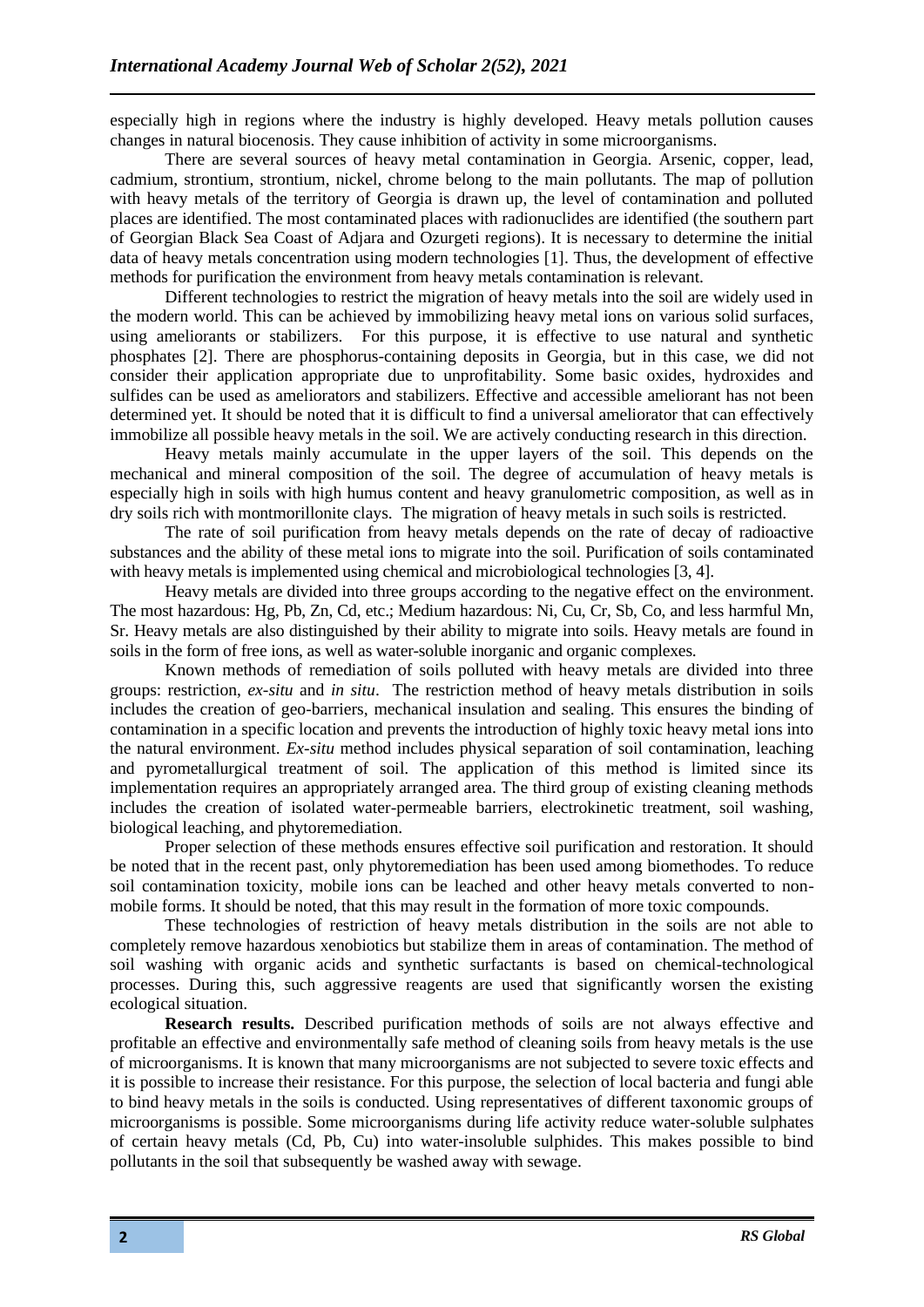Synthetic surfactants are environmentally hazardous, highly toxic substances with a low level of biodegradation. They also actively accumulate in the soil

biocenosis. Therefore, treatment of soils contaminated with heavy metals using ecologically safe biogenic surfactants of bacterial origin is perspective. Biosurfactants have the ability to form complex compounds with metal ions. The active surface of surfactants promotes and facilitate the desorption of contaminants by microbial cells. Therefore, they are effective agents in the bioremediation of soils contaminated with heavy metals. Selection of biosurfactants with environmentally safe and metallo-chelating abilities is necessary. Their similarity with the type of contamination, high mobility in the soil and long-existing ability should be considered. Biosurfactants synthesized by microorganisms fully meet these requirements. They have almost completely replaced the synthesized analogues. Natural surfactants are biodegradable and characterized by low toxicity and high activity in extreme conditions [5, 6].

Bacteria of the genus Rhodococcus have high oxidizing activity, the ability to accumulate ions of heavy metals and synthesize non-toxic biosurfactants. This promotes to the restoration of soils contaminated with heavy metals. The leaching of heavy metals in the soils by means of *Rhodococcus*biosurfactants is explained by the formation of a stable chelating complex between the metal and the biosurfactant molecule. Using immobilized *Rhodococcus* promotes the isolation of Ni 2+ from the soil. Despite various immobilization methods, induced *Rhodococcus* retain high functional activity during bioreduction. Their introduction into contaminated soils activates soil respiration processes, which is explained by the biodegradation of hydrocarbons by these species of bacteria. It is established that the number of *Rhodococcus* in the purified soil decreases and reaches the limit of the norm. This proves their ecological safety.

At the first stage of the experiment conducted by us, certain strains of microorganisms were selected for bioremediation, artificial contamination of soils with aqueous solutions of heavy metal salts have been done and soil acidity was determined. Correction of soils acidity with a slaked lime is performed, which helps to prolong soil fertility as well [7].

For absorption of heavy metals modified natural sorbents are used. As components of geochemical barriers, local clay minerals kaolinite and montmorillonite are used. That promotes the deposition of xenobiotics and prevent the transfer of contamination into groundwater [8]. Natural sorbents have been modified with derivates of humic acids extracted from peat, while inorganic acids and salts have been used to increase the sorption capacity. Humic acids were modified with iron ions  $Fe<sup>2+</sup>$ , which decreased the solubility of heavy metals in humic acid. This prevents the formation of soluble and consequently mobile complexes of metals. It should be noted that modified humic acids are effective sorbents for  $Pb^{2+}$  and  $Cu^{2+}$  ions, whereas in the case of  $Zn^{2+}$  the degree of sorption is low.

Optimal conditions for biostimulation of local microorganisms selected for the accumulation of xenobiotics have been selected.

The humidity of the model contaminated samples was 40%, temperature 22-25°C. After 14 days from artificial contamination, local dry sorbents (kaolinite and montmorillonite) were introduced into the soils. During the studies, the watering and loosening of soil samples were carried out regularly once a week. Contaminated soil samples without sorbents are taken as a control. The quantity and quality of microflora have been studied using traditional microbiological methods [9].

We conducted quantitative and qualitative microbiological analyses of non-contaminated and artificially contaminated soil samples. 10 groups of microorganisms were isolated from the soil sample. The number of microorganisms was determined by sowing the soil suspension in the nutrient area. The results were evaluated on a petri dish, the calculation was made on 1 g of soil. At this stage of the study, remediation was performed by means of *Azotobacter* and *Nitrobacter*, representatives of the *Nitrogen-fixing bacteria* genus since their percentage distribution in the studied soils compare to other groups of microorganisms was high. Quantitative and qualitative analysis has shown that in the initial stage, a quantitative reduction of microorganisms in artificially contaminated soils is observed, and during the remediation process, their gradual recovery is noticed. It should be noticed that the low content of oligocarbophiles in contaminated soils is a sign of their low fertility and during the experiment, their number has increased (Table 1).